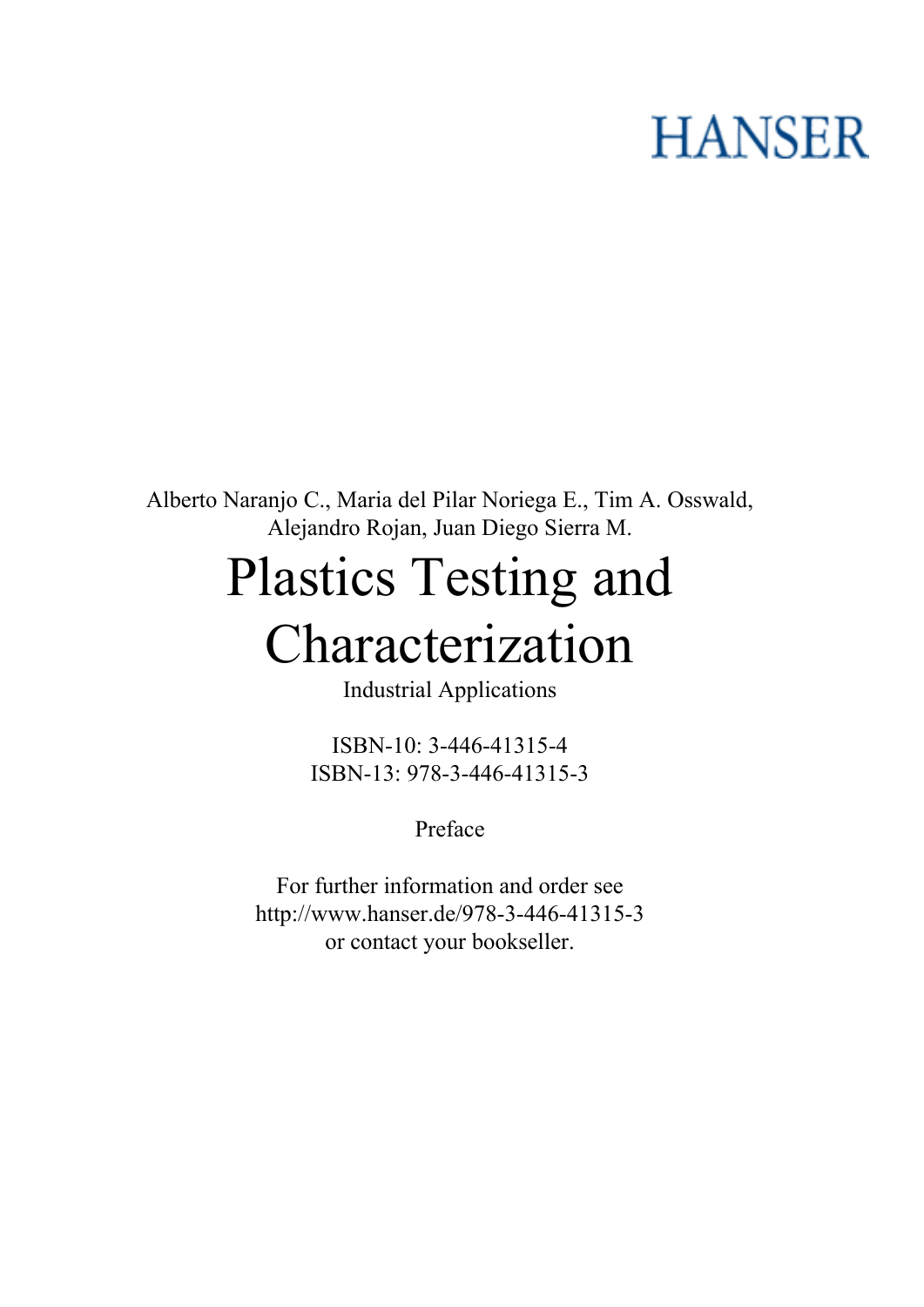## PREFACE

Designed to provide a polymer materials testing and characterization background to both engineering students and practicing engineers, this book is written at an intermediate level with the technical information and industrial applications needed for an engineer to make the right decisions regarding testing methods, as well as troubleshoot problems encountered in polymer characterization and processing.

*Testing and Characterization of Plastics* is based on lecture notes from the graduate program Processing of Plastics and Rubber at EAFIT University and the polymer engineering courses at the University of Wisconsin-Madison, as well as the consulting and research and development activities at the Rubber and Plastic Institute for Training and Research (ICIPC) done for the plastics and rubber industry.

The organization of the book, the clear presentation of data, and the industrial case studies in polymer characterization and testing make it an ideal reference book for engineering students and practicing engineers. The information is particularly valuable to part designers, processors, and raw materials suppliers.

The authors would like to acknowledge the persons who helped in the preparation of this manuscript: The colleagues at ICIPC are acknowledged, especially the chemist Silvio Ospina, for the measurements done at the instrumental analysis laboratory using DSC, TGA, FTIR, GC/MSD, among others; the engineers Juan Carlos Gallego and Juan Carlos Posada for the micrograph pictures and the rheological measurements; and the technician Diana Angel for the excellent job in drawing and preparing most of the figures. Furthermore, the numerous students who have attended the authors' lectures and have served as sounding